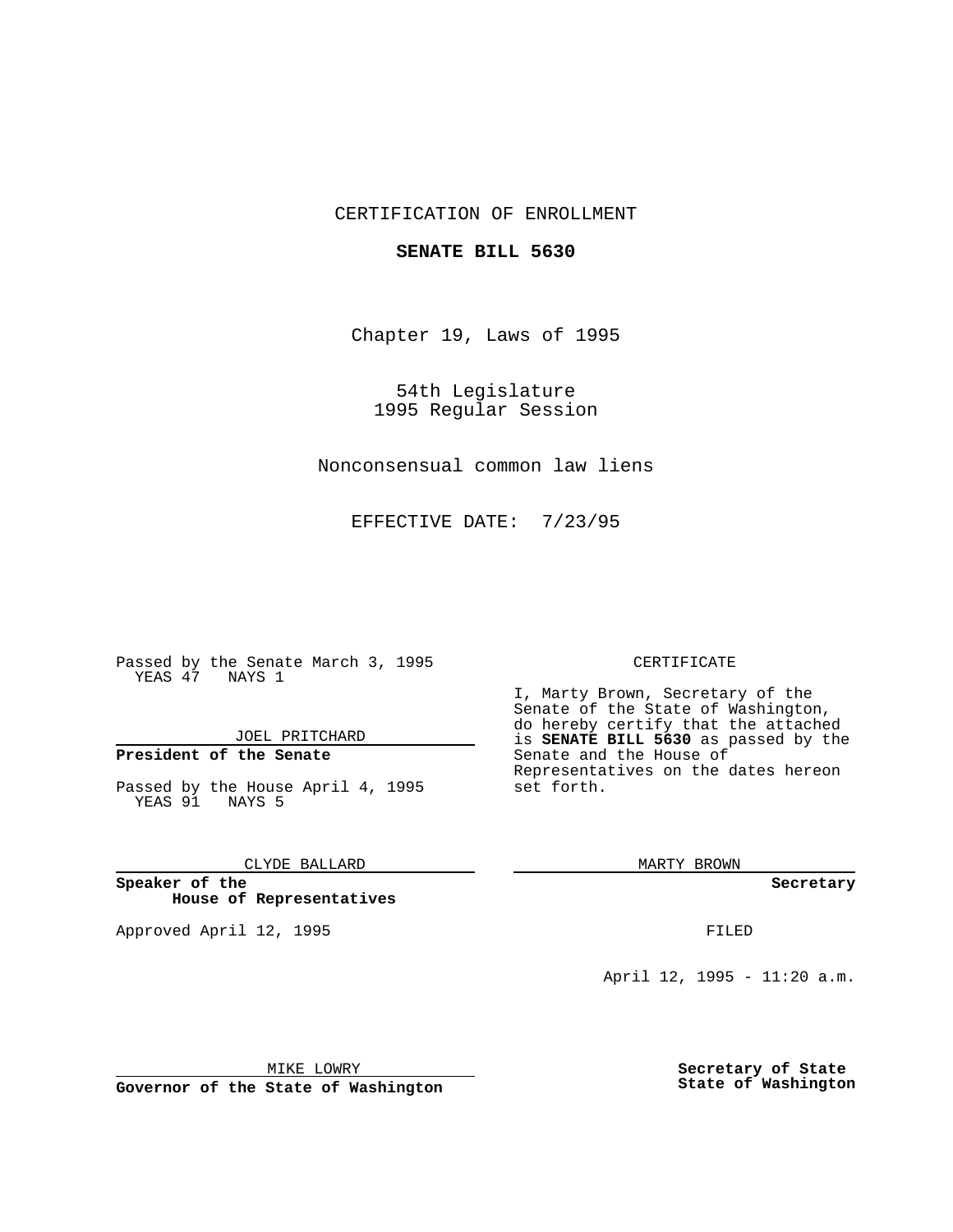# **SENATE BILL 5630** \_\_\_\_\_\_\_\_\_\_\_\_\_\_\_\_\_\_\_\_\_\_\_\_\_\_\_\_\_\_\_\_\_\_\_\_\_\_\_\_\_\_\_\_\_\_\_

\_\_\_\_\_\_\_\_\_\_\_\_\_\_\_\_\_\_\_\_\_\_\_\_\_\_\_\_\_\_\_\_\_\_\_\_\_\_\_\_\_\_\_\_\_\_\_

Passed Legislature - 1995 Regular Session

**State of Washington 54th Legislature 1995 Regular Session By** Senators Cantu and Haugen; by request of Attorney General Read first time 01/30/95. Referred to Committee on Law & Justice.

1 AN ACT Relating to nonconsensual common law liens; amending RCW 2 60.70.010 and 60.70.030; and adding new sections to chapter 60.70 RCW.

3 BE IT ENACTED BY THE LEGISLATURE OF THE STATE OF WASHINGTON:

4 **Sec. 1.** RCW 60.70.010 and 1986 c 181 s 1 are each amended to read 5 as follows:

6 (1) It is the intent of this chapter to limit the circumstances in 7 which nonconsensual common law liens shall be recognized in this state.

8 (2) For the purposes of this chapter:

9 (a) "Lien" means an encumbrance on property as security for the 10 payment of a debt;  $((and))$ 

11 (b) "Nonconsensual common law lien" is a lien that:

12 (i) Is ((recognized now or hereafter under the common law of this 13 state)) not provided for by a specific statute;

14 (ii) Does not depend upon the consent of the owner of the property 15 affected for its existence; and

16 (iii) Is not a court-imposed equitable or constructive lien<sub>i</sub>

17 (c) "State or local official or employee" means an appointed or

18 elected official or any employee of a state agency, board, commission,

19 department in any branch of state government, or institution of higher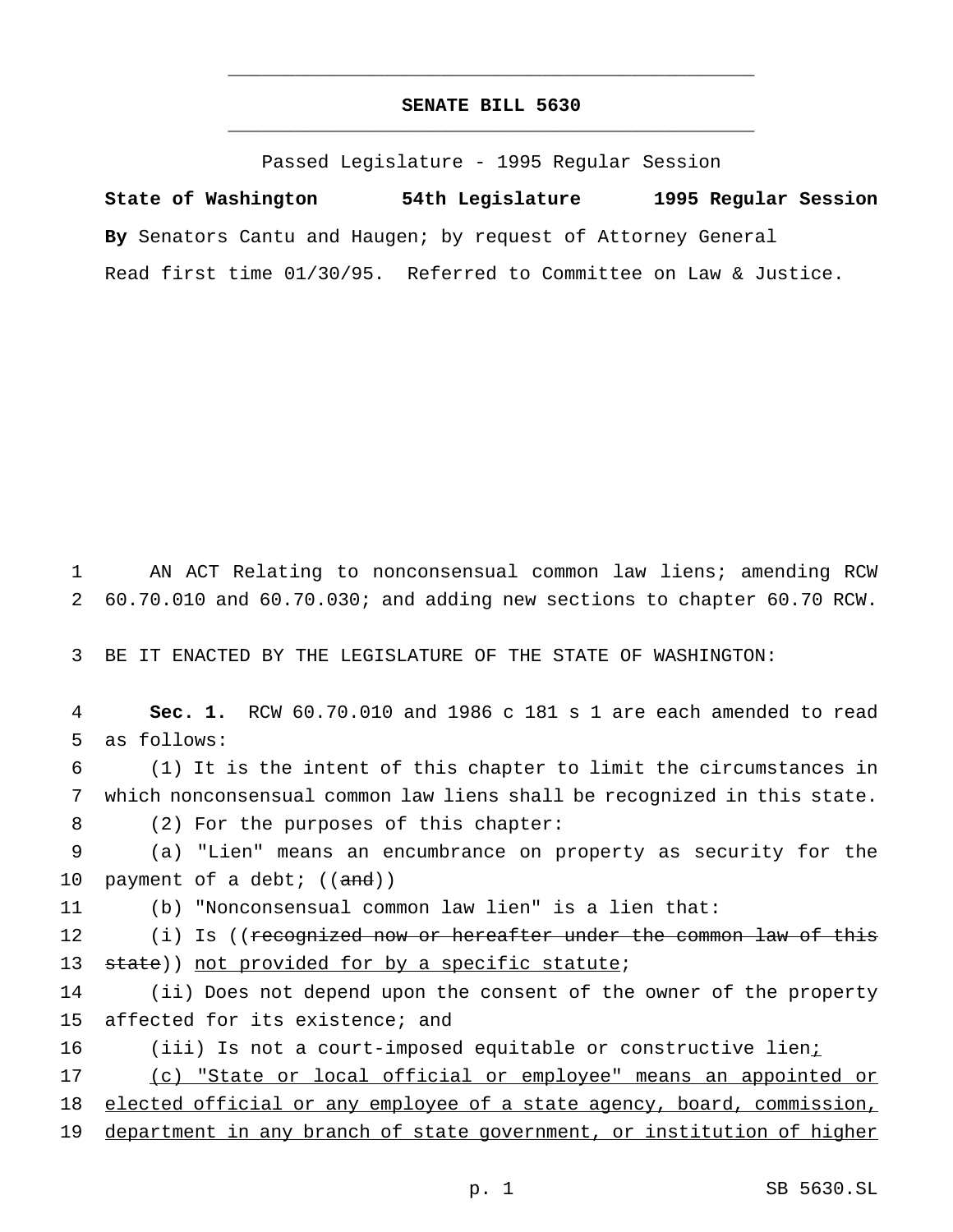education; or of a school district, political subdivision, or unit of

local government of this state; and

 (d) "Federal official or employee" means an employee of the government and federal agency as defined for purposes of the federal tort claims act, 28 U.S.C. Sec. 2671.

(3) Nothing in this chapter is intended to affect:

(a) Any lien provided for by statute;

 (b) Any consensual liens now or hereafter recognized under the common law of this state; or

 (c) The ability of courts to impose equitable or constructive liens.

 NEW SECTION. **Sec. 2.** A new section is added to chapter 60.70 RCW to read as follows:

 (1) Any person whose real or personal property is subject to a recorded claim of common law lien who believes the claim of lien is invalid, may petition the superior court of the county in which the claim of lien has been recorded for an order, which may be granted ex parte, directing the lien claimant to appear before the court at a time no earlier than six nor later than twenty-one days following the date of service of the petition and order on the lien claimant, and show cause, if any, why the claim of lien should not be stricken and other relief provided for by this section should not be granted. The petition shall state the grounds upon which relief is requested, and shall be supported by the affidavit of the petitioner or his or her attorney setting forth a concise statement of the facts upon which the motion is based. The order shall be served upon the lien claimant by personal service, or, where the court determines that service by mail is likely to give actual notice, the court may order that service be made by any person over eighteen years of age, who is competent to be a witness, other than a party, by mailing copies of the petition and order to the lien claimant at his or her last known address or any other address determined by the court to be appropriate. Two copies shall be mailed, postage prepaid, one by ordinary first class mail and the other by a form of mail requiring a signed receipt showing when and to whom it was delivered. The envelopes must bear the return address of the sender.

 (2) The order shall clearly state that if the lien claimant fails to appear at the time and place noted, the claim of lien shall be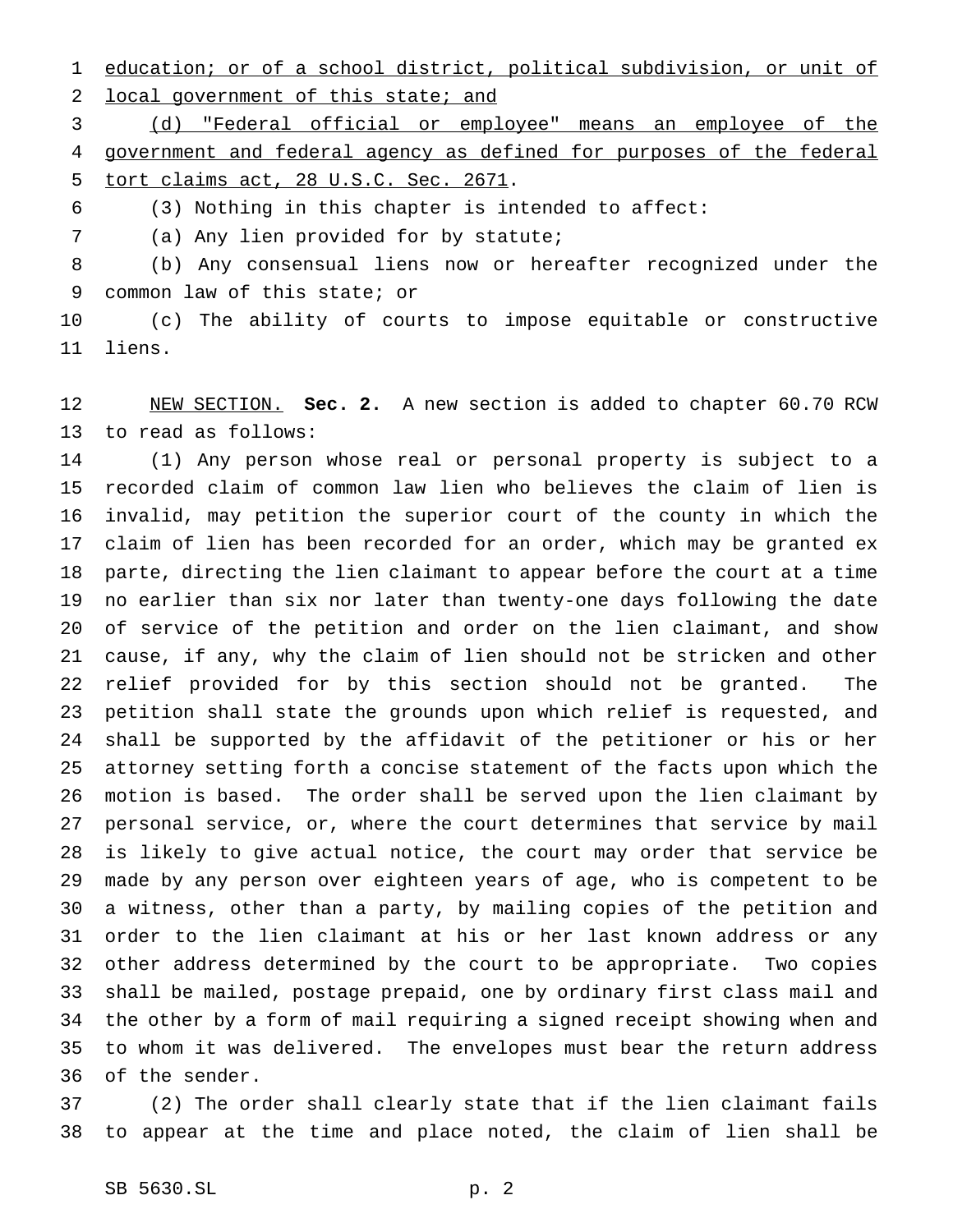stricken and released and that the lien claimant shall be ordered to pay the costs incurred by the petitioner, including reasonable attorneys' fees.

 (3) The clerk of the court shall assign a cause number to the petition and obtain from the petitioner a filing fee of thirty-five dollars.

 (4) If, following a hearing on the matter, the court determines that the claim of lien is invalid, the court shall issue an order striking and releasing the claim of lien and awarding costs and reasonable attorneys' fees to the petitioner to be paid by the lien claimant. If the court determines that the claim of lien is valid, the court shall issue an order so stating and may award costs and reasonable attorneys' fees to the lien claimant to be paid by the petitioner.

 NEW SECTION. **Sec. 3.** A new section is added to chapter 60.70 RCW to read as follows:

 Any claim of lien against a federal, state, or local official or employee based on the performance or nonperformance of that official's or employee's duties shall be invalid unless accompanied by a specific order from a court of competent jurisdiction authorizing the filing of such lien or unless a specific statute authorizes the filing of such lien.

 **Sec. 4.** RCW 60.70.030 and 1986 c 181 s 3 are each amended to read as follows:

 (1) No person has a duty to accept for filing or recording any claim of lien unless the lien is authorized by statute or imposed by a court having jurisdiction over property affected by the lien, nor does any person have a duty to reject for filing or recording any claim of lien, except as provided in subsection (2) of this section.

 (2) No person shall be obligated to accept for filing any claim of lien against a federal, state, or local official or employee based on 32 the performance or nonperformance of that official's or employee's duties unless accompanied by a specific order from a court of competent jurisdiction authorizing the filing of such lien.

 (3) If a claim of lien as described in subsection (2) of this section has been accepted for filing, the recording officer shall accept for filing a notice of invalid lien signed and submitted by the